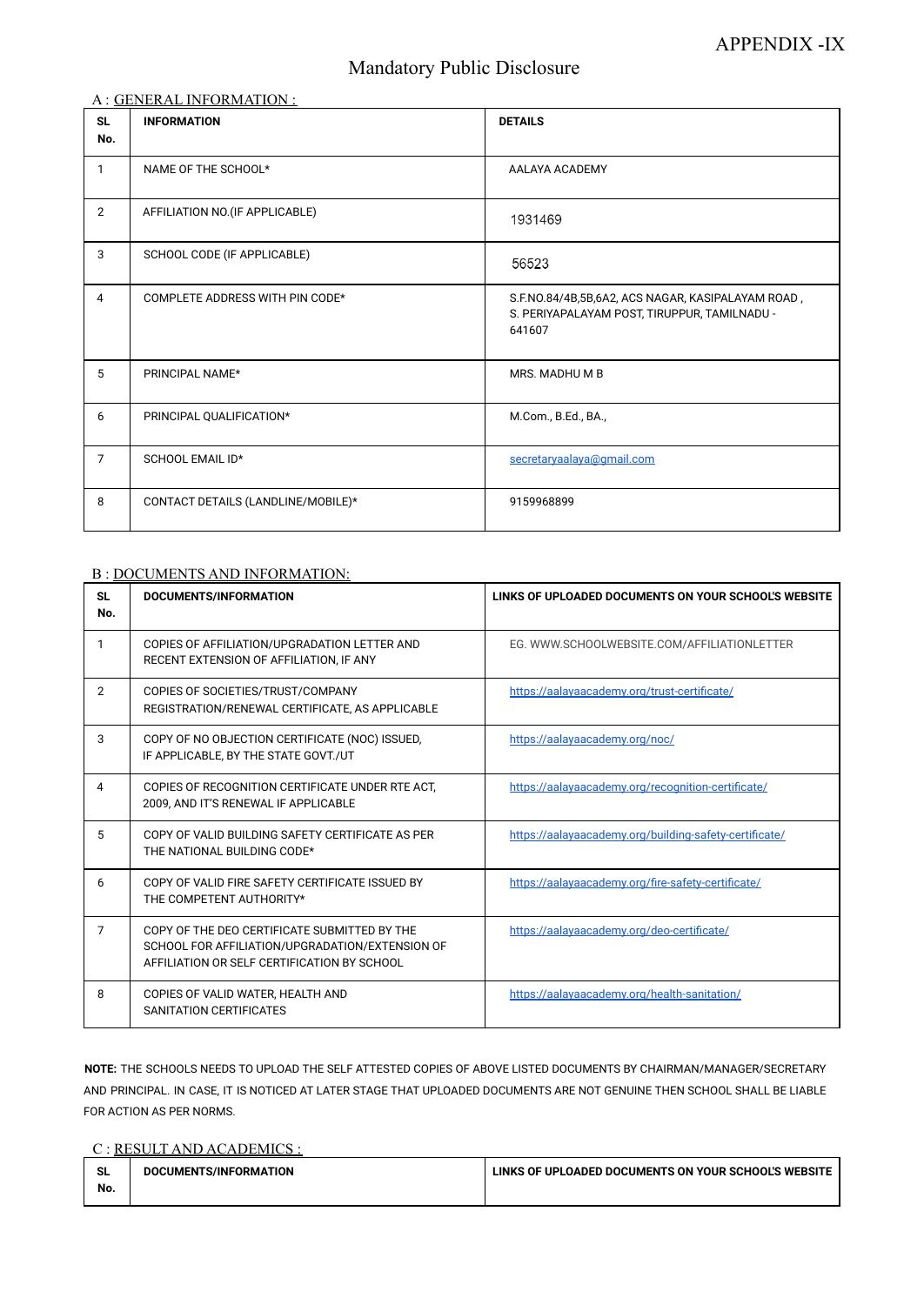|   | FEE STRUCTURE OF THE SCHOOL*                                                   | https://aalayaacademy.org/fee/                      |
|---|--------------------------------------------------------------------------------|-----------------------------------------------------|
| 2 | ANNUAL ACADEMIC CALENDER*                                                      | https://aalayaacademy.org/annual-academic-calendar/ |
| 3 | LIST OF SCHOOL MANAGEMENT COMMITTEE (SMC)*                                     | https://aalayaacademy.org/smc/                      |
| 4 | LIST OF PARENTS TEACHERS ASSOCIATION (PTA) MEMBERS*                            | https://aalayaacademy.org/smc/                      |
| 5 | LAST THREE-YEAR RESULT OF THE BOARD EXAMINATION AS<br><b>PER APPLICABILITY</b> | EG. WWW.SCHOOLWEBSITE.COM/LINK_OF_THREEYEARRESUL    |

# D : STAFF (TEACHING) :

| <b>SL</b><br>No. | <b>INFORMATION</b>                          | <b>DETAILS</b>         |
|------------------|---------------------------------------------|------------------------|
| $\mathbf{1}$     | PRINCIPAL*                                  | MADHUMB                |
| $\overline{2}$   |                                             |                        |
|                  | TOTAL NO. OF TEACHERS                       | 17                     |
|                  | PGT*                                        | $\mathbf 0$            |
| TGT*             |                                             | 5                      |
|                  | PRT*                                        | $6\,$                  |
| $NTT*$           |                                             | $\overline{4}$         |
|                  |                                             |                        |
| $\mathbf{3}$     | TEACHERS SECTION RATIO*                     | 1:1.5                  |
| $\overline{4}$   | DETAILS OF SPECIAL EDUCATOR*                | MOHAMED SIRAJUL MUNEER |
| $5\phantom{.0}$  | DETAILS OF COUNSELLOR AND WELLNESS TEACHER* | YUVASRI LAKME S M      |

# RESULT CLASS: X

| <b>SL</b><br>No. | <b>YEAR</b> | NO. OF<br><b>REGISTERED</b><br><b>STUDENTS</b> | NO. OF<br><b>STUDENTS</b><br><b>PASSED</b> | <b>PASS</b><br><b>PERCENTAGE</b> | <b>REMARKS</b> |
|------------------|-------------|------------------------------------------------|--------------------------------------------|----------------------------------|----------------|
|                  |             | Not Applicable                                 |                                            |                                  |                |

|                  | <b>RESULT CLASS: XII</b> |                                                |                                            |                                  |                |  |
|------------------|--------------------------|------------------------------------------------|--------------------------------------------|----------------------------------|----------------|--|
| <b>SL</b><br>No. | <b>YEAR</b>              | NO. OF<br><b>REGISTERED</b><br><b>STUDENTS</b> | NO. OF<br><b>STUDENTS</b><br><b>PASSED</b> | <b>PASS</b><br><b>PERCENTAGE</b> | <b>REMARKS</b> |  |
|                  |                          | Not Applicable                                 |                                            |                                  |                |  |

E : SCHOOL INFRASTRUCTURE: